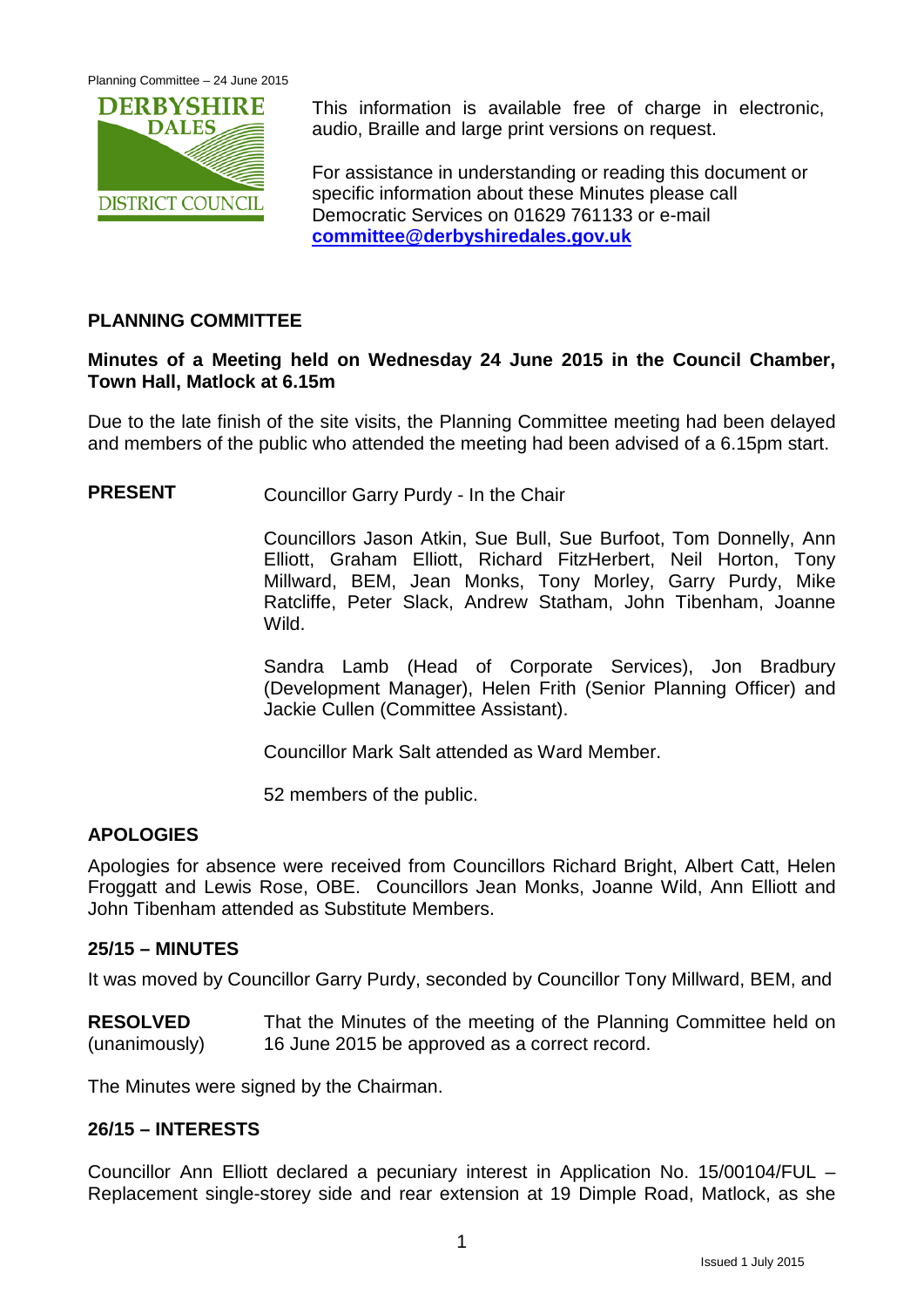was a close friend of the applicant. Councillor Elliott was not present during discussion and voting of this application.

Councillor Peter Slack declared a pecuniary interest in Application No. 15/00210/FUL – Surfacing of access drive with tarmacadam at land adjacent to 11A Little Bolehill, Wirksworth, as he was a neighbour. Councillor Slack was not present during discussion and voting of this application.

Councillor Richard FitzHerbert declared a pecuniary interest in Application No. 15/00034/OUT – Residential Development (Outline) for up to 13 dwellings at land off Park Lane, Two Dales, as he was a personal friend of the applicant. Councillor FitzHerbert was not present during discussion and voting on this application.

## **27/15 – APPLICATION NO. 15/00150/FUL – LIVESTOCK BUILDING AT THE SPINNEY, CHESTERFIELD ROAD, MATLOCK**

The Committee had visited the site prior to the meeting to assess the impact on the character and appearance of the area.

It was moved by Councillor Mike Ratcliffe, seconded by Councillor Peter Slack and

**RESOLVED** (unanimously) That planning permission be granted subject to the conditions set out in the report.

The Chairman then agreed to amend the order of business at this point to enable item 4.7 to be heard next.

# **28/15 – APPLICATION NO. 15/00034/OUT – RESIDENTIAL DEVELOPMENT (OUTLINE) FOR UP TO 13 DWELLINGS AT LAND OFF PARK LANE, TWO DALES**

The Committee had visited the site prior to the meeting to allow Members to assess the impact of the proposed development upon the character and appearance of the locality, highway safety matters and upon the amenity of neighbouring residents.

In accordance with the procedure for public participation, the following spoke against the application:-

Mr John Evans, on behalf of Darley Dale Town Council Mr Jonathan Taffe, local resident David Burton, local resident Patrick D'Arcy, local resident and on behalf of Mr Ed Runham, local resident Councillor Mark Salt, Ward Member

Mr Jonathan Jenkin, Agent, spoke in favour of the application.

Correspondence received after publication of the agenda was circulated at the meeting. This comprised a query from the applicant regarding the affordable housing financial contribution, the figure for which was corrected to read £109,181.

It was moved by Councillor Sue Burfoot, seconded by Councillor Mike Ratcliffe and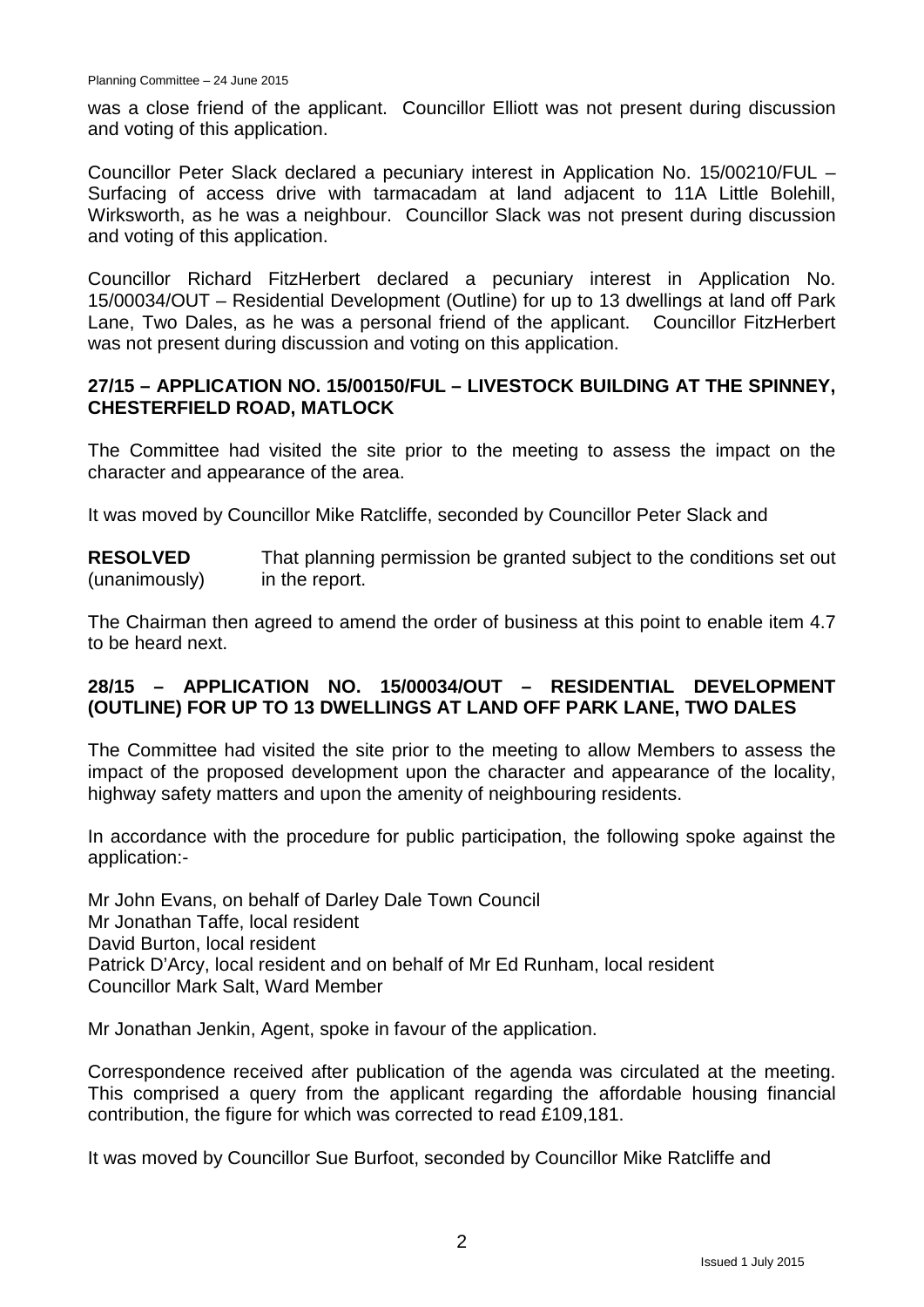#### **RESOLVED** That planning permission be refused for the reasons set out below:-

#### Reasons

The proposed development will result in the loss on an attractive green field site which helps to both frame the settlement and also appears prominently in views out of the settlement to the wooded hillside of Hallmoor Wood beyond. The residential development of this field would be an intrusion into the countryside that will have an adverse impact upon the character and appearance of the landscape and the setting of the settlement. The adverse impacts of the development are considered to significantly and demonstrably outweigh the benefits, and the proposal is considered contrary to Policies SF5 and NBE8 of the Adopted Derbyshire Dales Local Plan and guidance contained within the National Planning Policy Framework.

#### **Voting:**

| For         | 9 |
|-------------|---|
| Against     | 6 |
| Abstentions |   |

# **29/15 – APPLICATION NO. 15/00200/FUL – ERECTION OF DWELLING AND DETACHED GARAGE AT 1 HAWLEYS COURT, HAWLEYS CLOSE, MATLOCK**

The Committee had visited the site prior to the meeting to allow Members to assess the impact of the proposal on the character and appearance of the area.

In accordance with the procedure for public participation, Mr Nigel Furniss, local resident, spoke against the application, and Marie Duncan, Applicant, spoke in favour of the application.

Correspondence received after publication of the Agenda was distributed at the meeting.

It was moved by Councillor Tony Morley, seconded by Councillor Jean Monks and

**RESOLVED** That planning permission be refused for the reasons set out in the report.

#### **Voting:**

| For         | 14 |
|-------------|----|
| Against     | 3  |
| Abstentions | O  |

## **30/15 – APPLICATION NO. 15/00303/FUL – TWO STOREY EXTENSION TO FRONT, SIDE AND REAR, EXTERNAL STAIR AND RAISED PATIO AREAS AT 161 SMEDLEY STREET, MATLOCK**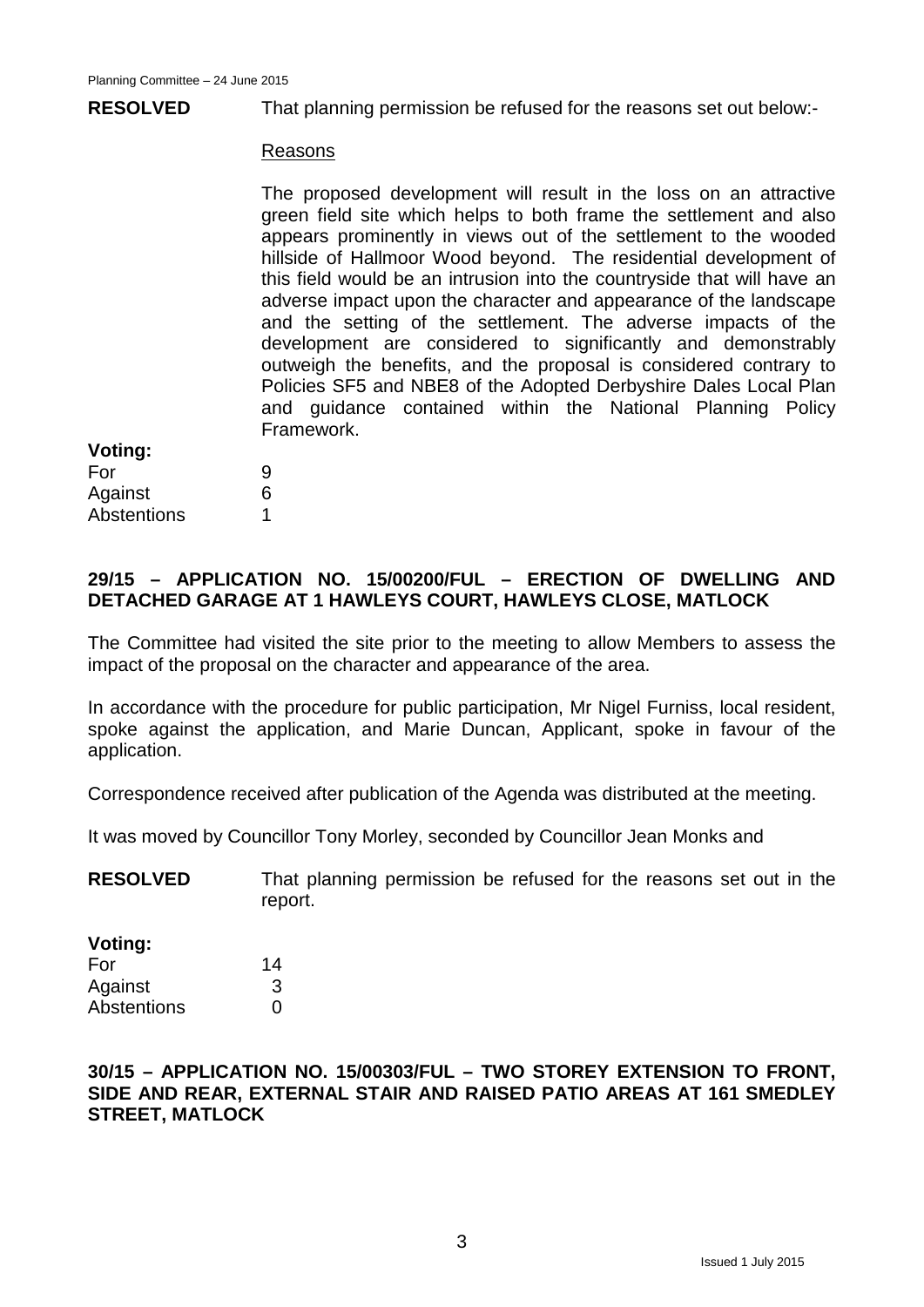The Committee had visited the site prior to the meeting to allow Members to assess the impact on the amenity of neighbouring residents.

In accordance with the procedure for public participation, John Green, neighbour, spoke against the application, and Jason Beaumont, Applicant, spoke in favour of the application.

Correspondence received after publication of the agenda was circulated at the meeting. This comprised late representation from the Agent with regard to revised drawings and a letter from a neighbour listing his objections.

The Development Manager advised the Committee that should the application be approved, Condition No. 2 would need to be amended in light of the late correspondence in order to bring the drawings up to date and a further condition added in relation to the amended plan received.

It was moved by Councillor Jean Monks, seconded by Councillor Richard FitzHerbert and

**RESOLVED** That planning permission be granted subject to the conditions set out in the report with Condition 2 to be amended and an amended plan condition added.

| Voting:            |    |
|--------------------|----|
| For                | 16 |
| Against            | 1  |
| <b>Abstentions</b> | ∩  |

## **31/15 – APPLICATION NO. 15/00104/FUL – REPLACEMENT SINGLE-STOREY SIDE AND REAR EXTENSION AT 19 DIMPLE ROAD, MATLOCK**

The Committee had visited the site prior to the meeting to allow Members to assess the impact on the amenity of the neighbouring residents.

In accordance with the procedure for public participation, Trevor Billington, Neighbour, spoke against the application and Chris Brownbill, Applicant, spoke in favour of the application.

Correspondence received after publication of the agenda was distributed at the meeting. This comprised information regarding a discrepancy on the submitted plan. The Senior Planning Officer advised that a condition clarifying the discrepancy would be put in place, such that the height of the side elevation would be no more than 2.9m and the height of the extension to the rear would be no more than 3.5m.

It was moved by Councillor Richard FitzHerbert, seconded by Councillor Peter Slack and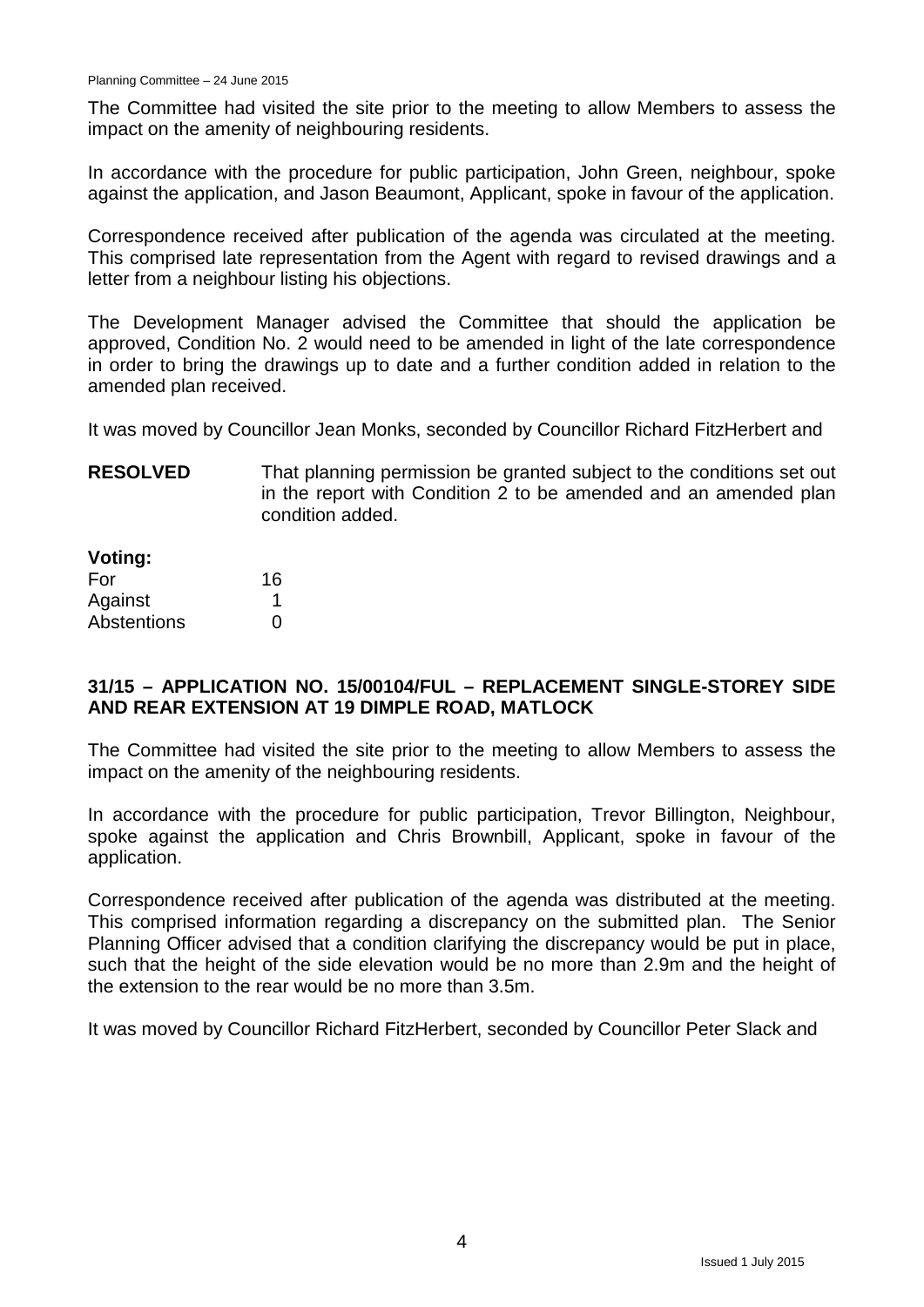**RESOLVED** (unanimously) That planning permission be granted subject to the conditions set out in the report, with an extra condition:-

> 3. The height of the side elevation will be no more than 2.9m and that of the rear elevation no more than 3.5m.

## **32/15 – APPLICATION NO. 15/00210/FUL – SURFACING OF ACCESS DRIVE WITH TARMACADAM AT LAND ADJACENT TO 11A LITTLE BOLEHILL, WIRKSWORTH**

The Committee had visited the site prior to the meeting to allow Members to assess the impact of the proposal on the character and appearance of the countryside and the Wirksworth Conservation Area.

It was moved by Councillor Tom Donnelly, seconded by Councillor Tony Millward, BEM, and

| <b>RESOLVED</b> | That planning permission be granted subject to the conditions set out<br>in the report. |
|-----------------|-----------------------------------------------------------------------------------------|
| Voting:         |                                                                                         |
| For             | 14                                                                                      |
| Against         |                                                                                         |
| Abstentions     |                                                                                         |

# **33/15 – APPLICATION NO. 15/00209/FUL – ERECTION OF DWELLING AT LAND ADJACENT TO 15 BOWLING GREEN LANE, WIRKSWORTH**

The Committee had visited the site prior to the meeting to allow Members to assess the impact of the proposal on the character and appearance of the Wirksworth Conservation Area.

In accordance with the procedure for public participation, Ian Green and Mal Kerr, local residents, spoke against the application, and Dr Andrew Jordan, Agent, spoke in favour of the application.

Correspondence received after publication of the agenda was circulated at the meeting. This comprised a letter from the Applicant in response to the objections raised.

The Senior Planning Officer advised the Committee of a correction with regard to page 28 of the report. Application ref. 14/00590/FUL had been permitted with conditions, and not refused as stated in the report.

It was moved by Councillor Mike Ratcliffe, seconded by Councillor Tom Donnelly, and

**RESOLVED** (unanimously) That planning permission be refused for the reasons set out in the report.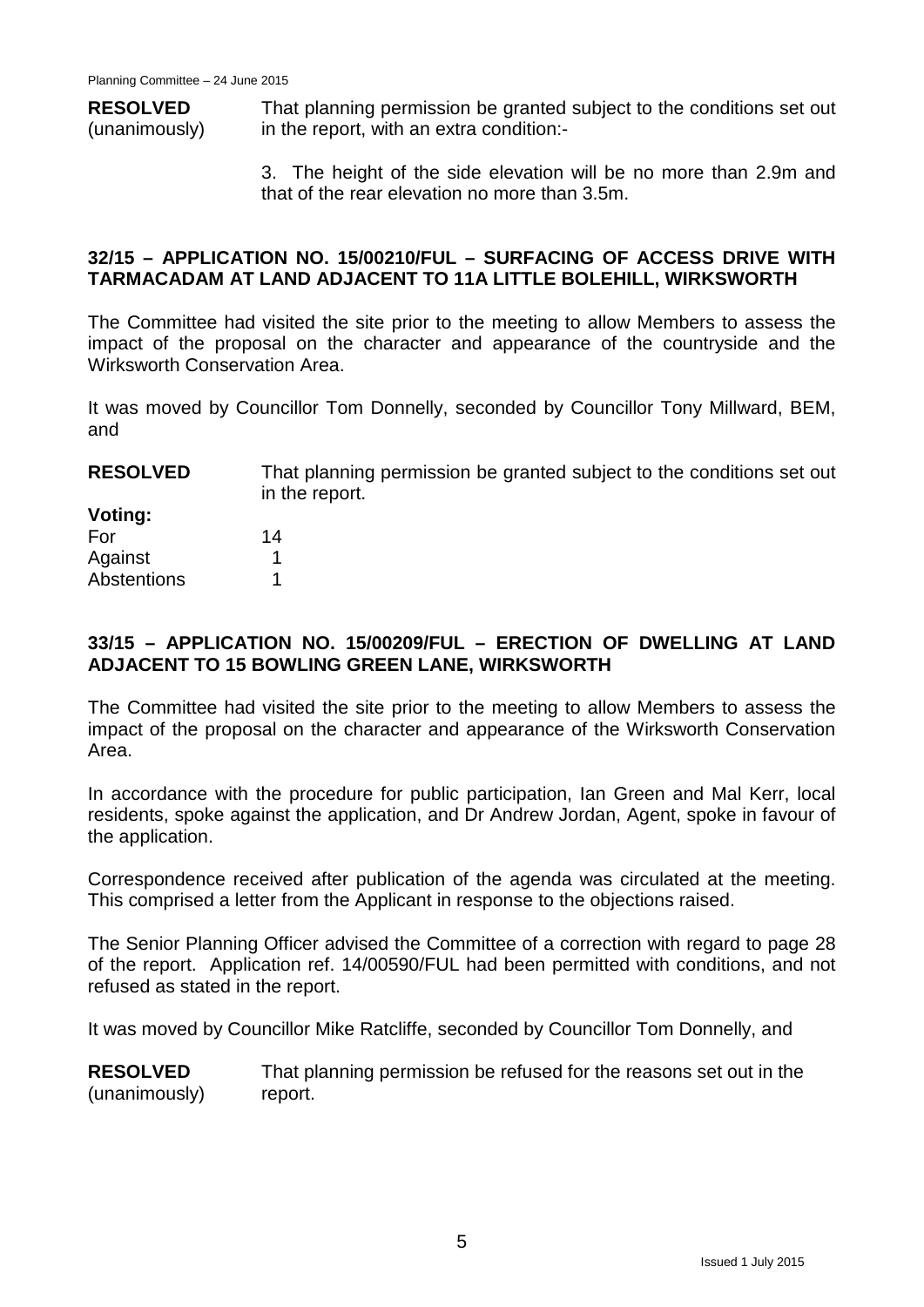# **34/15 – MOTION TO CONTINUE**

It was moved by Councillor Tony Millward, BEM, seconded by Councillor Tom Donnelly and

**RESOLVED** (unanimously) That, in accordance with Rule of Procedure 13, the meeting continue beyond 2½ hours to enable the business on the agenda to be concluded.

#### **35/15 – APPLICATION NO. 14/00847/FUL – 25 DWELLINGS INCLUDING GARAGES AND INFRASTRUCTURE AT LAND OFF MOORCROFT, MATLOCK**

In accordance with the procedure for public participation, Richard Benson, local resident, and Councillor Martin Burfoot, as All Saints Ward Member, spoke against the application.

It was moved by Councillor Tony Morley, seconded by Councillor Peter Slack, and

**RESOLVED Voting:** That authority be delegated to the Development Manager to grant planning permission subject to the completion of a Section 106 Planning Obligation Agreement to secure appropriate on-site and offsite affordable housing provision, a scheme for the off-site reestablishment of species diverse grassland and any other matters that cannot be dealt with by conditions, and subject to the conditions set out in the report.

| voung:             |    |
|--------------------|----|
| For                | 14 |
| Against            | 2  |
| <b>Abstentions</b> |    |

## **36/15 – APPLICATION NO. 15/00095/ADV – DISPLAY OF 6.5 METRE HIGH FREE-STANDING TOTEM SIGN AT LAND AT BAKEWELL ROAD, MATLOCK**

Councillor Richard FitzHerbert left the meeting at 9.00pm prior to discussion of this item.

It was moved by Councillor Tony Millward, BEM, seconded by Councillor Joanne Wild and